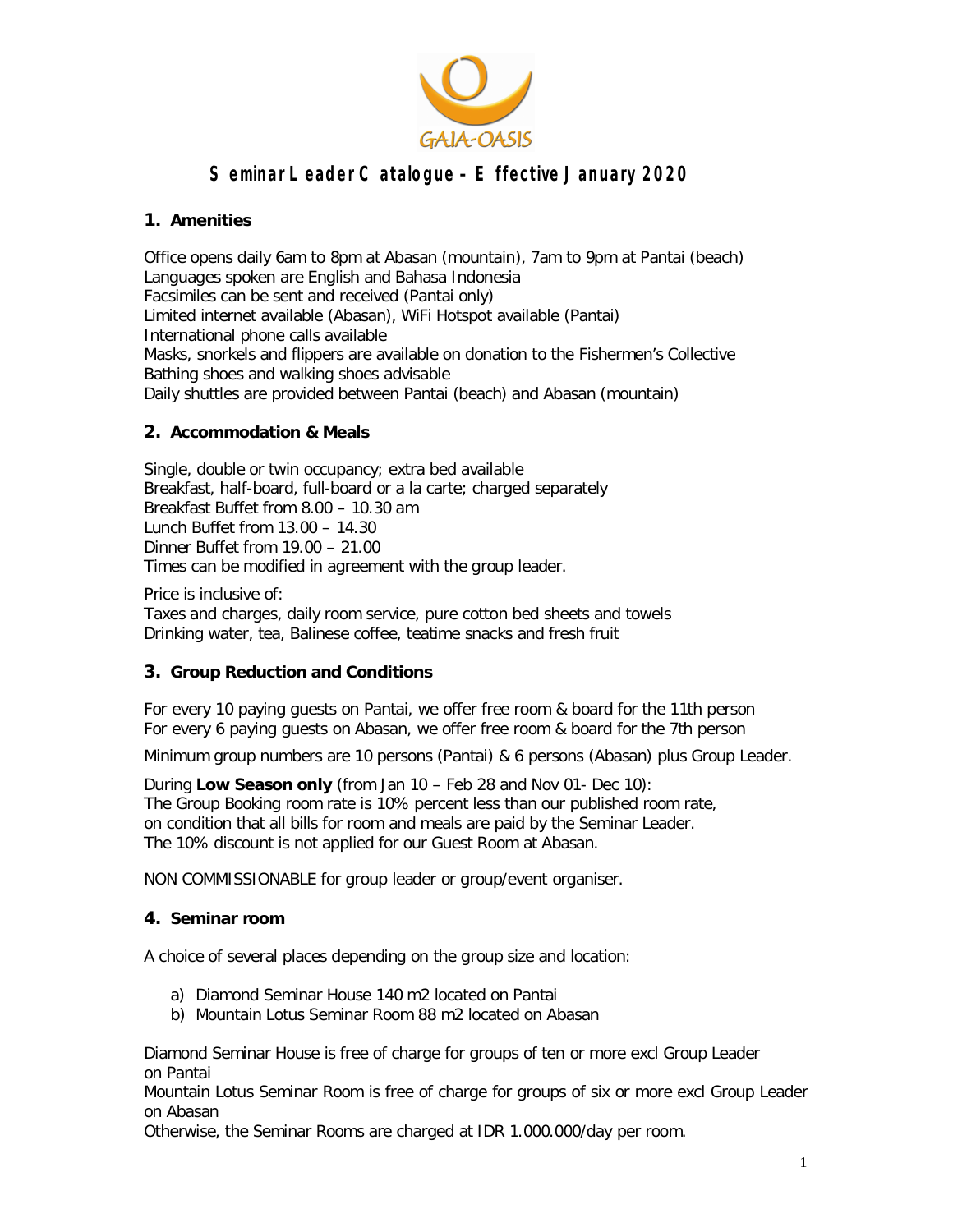

## **5. Airport Transfer & Transport**

Car and chauffeur can be booked 24 hours in advance to any destination in Bali

We offer Airport transfer for IDR 760.000/vehicle/way for maximum 5 persons without any luggage. Luggage Car IDR 560.000/vehicle/way (Please pay cash directly to the driver) Please state your transport requirements on the booking enquiry form (NB. price is subject to change without notice for transport prices)

NOTE: Indonesia requires at least six months validity remaining on passports for visitors entering the country

#### **6. Additional agreements**

Special agreements must be confirmed in writing

#### **7. Payment**

All Gaia-Oasis rates are confirmed in Rupiah. We will provide an equivalent total amount payable in Euro or AUD which can be paid into our German or Australian Bank Accounts prior to arrival in Indonesia.

Any outstanding amounts must be paid in Rupiah upon arrival at our properties, in keeping with Bank of Indonesia regulations, based on the exchange rate used by the resort, and are subject to exchange rate fluctuations.

Deposits and payments should be sent to one of the following accounts:

#### **Account Rupiah**

**Account Name** : PT Gaia-Oasis **Account number**: 827 0240 799 **SWIFT Code** : CENA IDJA **Bank Name** : Bank Central Asia (BCA), **Bank Address** : Jalan Dr.Soetomo, Singaraja Bali, Indonesia

#### **Account AUD**

**Account Holder:** PT Gaia-Oasis **Account Number:** 114754688 **Bank Code:** 802985 **Address:** Transferwise 36-38 Gipps Street Collingwood 3066, AU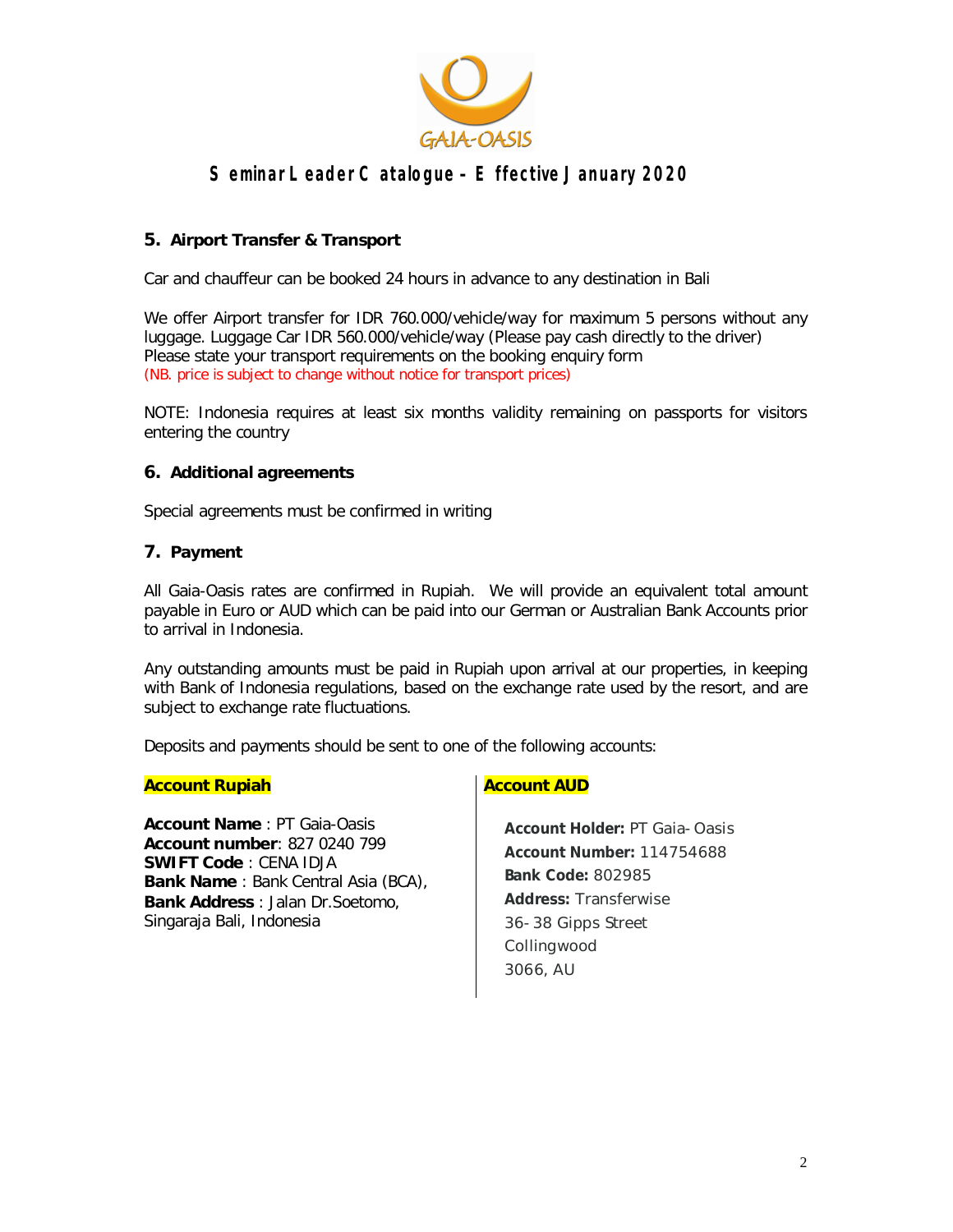

#### **Account Euro**

**Account Holder**: PT Gaia-Oasis **IBAN (to receive EUR from the EU only)**: BE84 9670 4633 6559 **Bank code (SWIFT / BIC):** TRWIBEB1XXX **Address:**TransferWise Europe SA Square de Meeûs 38 bte 40 Brussels 1000 Belgium

## **Account USD**

**Account Holder:** PT Gaia-Oasis **Account Number:** 8310561669 **Bank code (SWIFT / BIC):** CMFGUS33 **Wire Transfer No.:** 026073008 **Routing number (ACH or ABA):**  026073150 **Address:** TransferWise 19 W 24th Street New York 10010 United States

**PayPal**  $*$  To pay via credit card http://www.gaia-oasis.com/payment/

**Transferwise** \* To pay via bank transfer https://transferwise.com/

**All bank correspondence, credit card, foreign currency charges and exchange rate differences** shall be borne by client.

PayPal charges 3.9% plus another 2.5% on currency conversions.

Transferwise charges  $\pm 1.5\%$  for transfers to Indonesia. It is generally cheaper if you transfer direct to our bank; however if you have multi-currency conversions (eg USD to Euro or IDR), Transferwise or PayPal may be cheaper. Please check with your bank to determine what is best for you. Please state invoice or reference number to ensure your payment is allocated to the correct booking.

#### **8. ADDITIONAL CONDITIONS**

All special or added agreements need a written confirmation.

### **9. Terms of Business**

Please read our Deposit, Cancellation, and Liability sections carefully :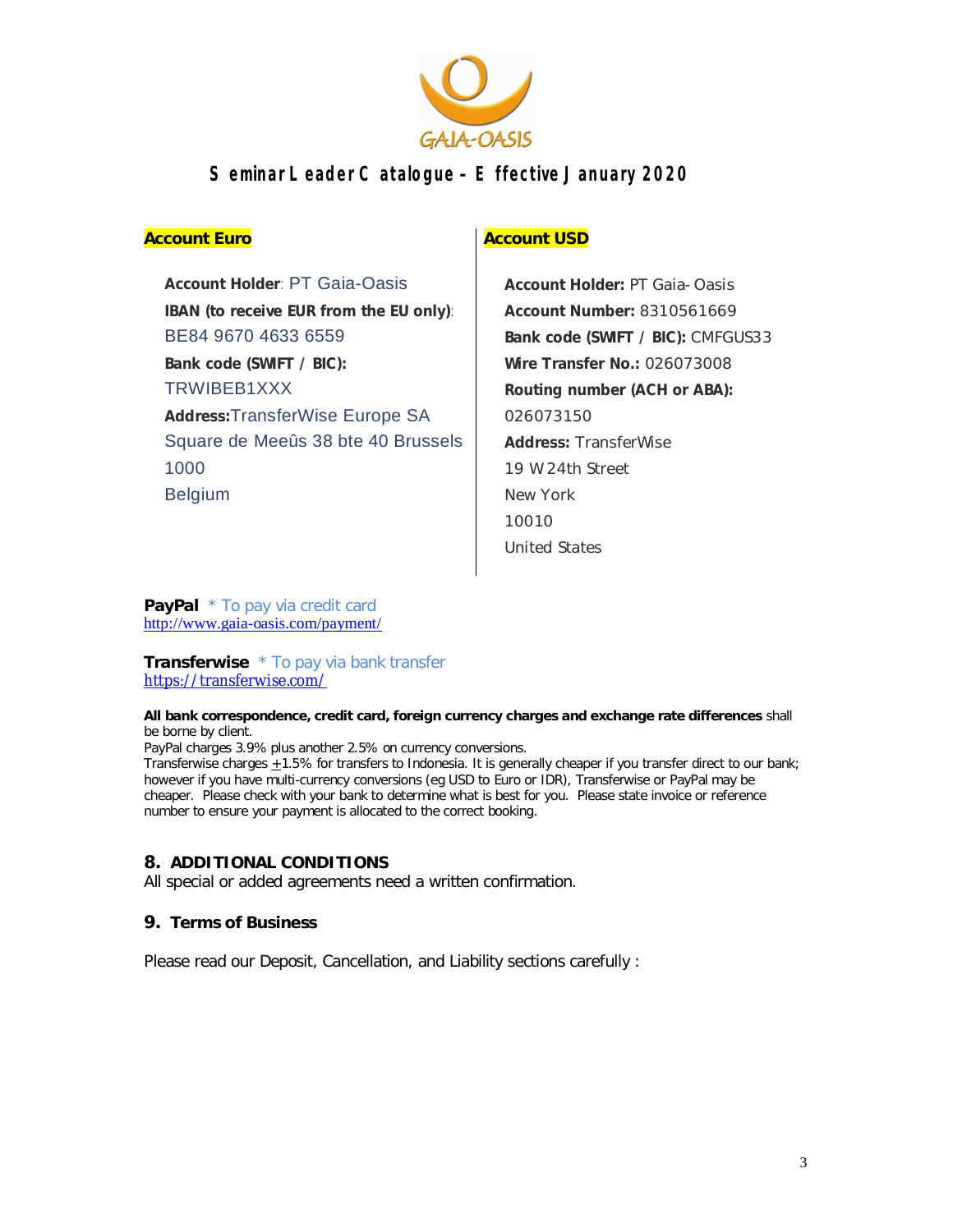

### **DEPOSITS**

- 1. Deposit of 35% of total room costs will confirm and guarantee your booking.
- 2. 3 months prior to arrival date a second deposit of 15% of total costs of room nights will be required.
- 3. One month prior to arrival date full payment will be required.

### **CANCELLATIONS**

- 1. Up to 6 months prior to arrival date; full deposit is refunded (minus 100 euro admin fee).
- 2. Less than 6 months prior to arrival date : deposit is NONREFUNDABLE
- 3. Cancellation notification has to be written by email or facsimile.
- 4. If you reduce the number of rooms from the original booking 30 days prior to arrival date, then full room rates for nights booked will apply. The minimum number of rooms are 5 Double/Twin (10 persons) for Pantai and 3 Double/Twin (6 persons) for Abasan.
- 5. You are free to reduce the duration of the seminar up to 6 months prior to seminar start at no penalty

Once your booking information and your Deposit is received, your reservation is guaranteed.

### **GROUP LEADER LIABILITY**

- 1. Seminar leaders conducting seminars at Gaia Oasis must sign a statement that they are fully responsible for any matters that arise during and as a result of their seminar. They release Gaia Oasis from any liability for the seminar.
- 2. Gaia-Oasis recommends that seminar leaders get their participants to sign a waiver of liability, to identify any participants with special needs (e.g. psychiatric history, medical conditions, special medication or treatment).
- 3. Management and group leaders agree to work together during the seminar.
- 4. The List of participant with Flight details, and the Seminar Run Down will be sent latest one month prior to arrival date to ensure our better preparation.
- 5. Management have the right to stop the seminar should anything happen that could threaten staff or guests, especially where there is a risk of physical harm to the guest themselves, staff or other guests.
- 6. In the event of damage to property caused by Group Leaders or any of their participants in the course of the seminar, the group leader is liable.